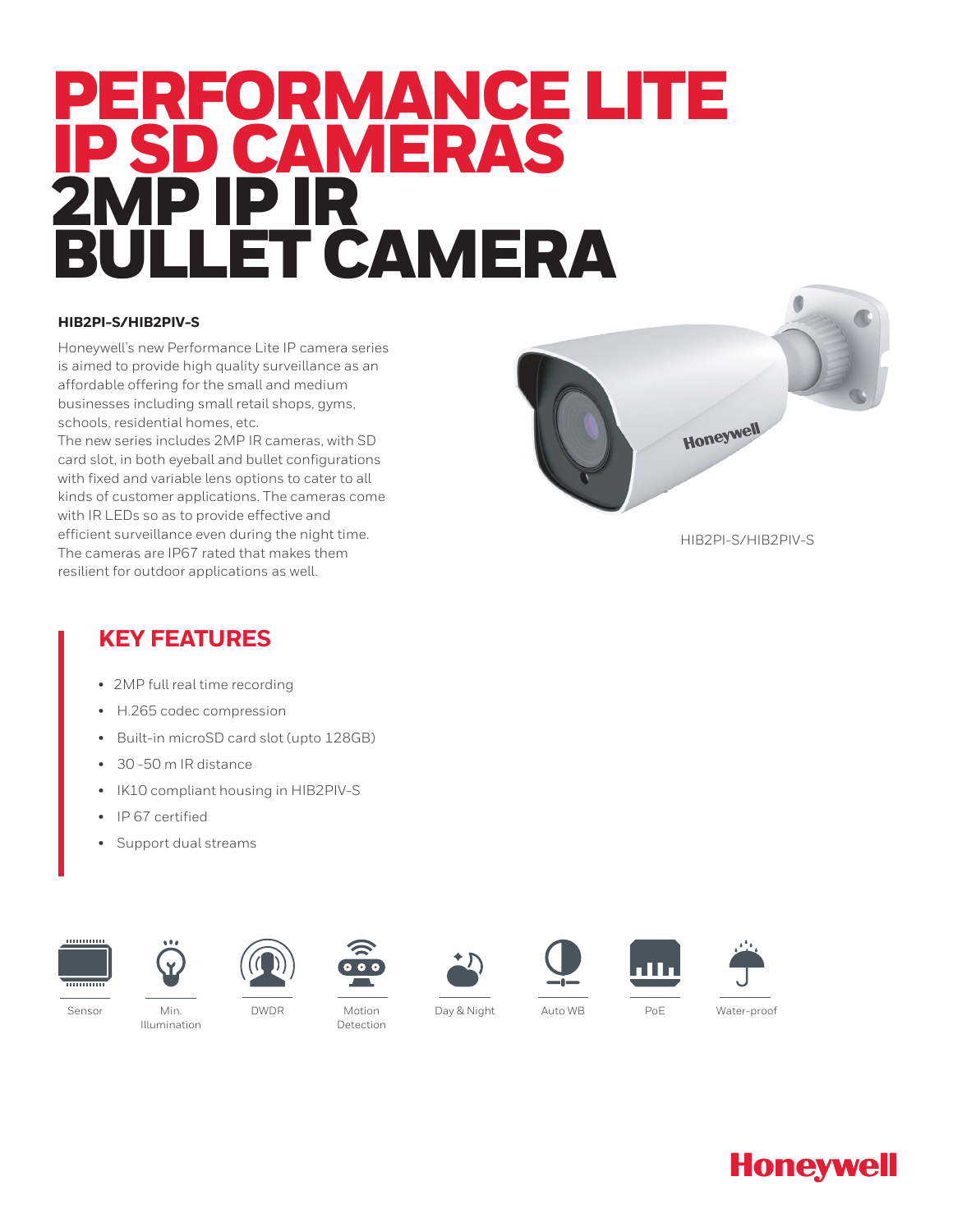## **PERFORMANCE LITE IP SD CAMERAS**

HIB2PI-S / HIB2PIV-S

# **SPECIFICATIONS**

| <b>CAMERA</b>               | <b>HIE2PI</b>                                                                                                  | <b>HIE2PIV</b>                                                                          |
|-----------------------------|----------------------------------------------------------------------------------------------------------------|-----------------------------------------------------------------------------------------|
| Image Sensor                | 1/2.7 CMOS                                                                                                     |                                                                                         |
| Number of Pixels (H x V)    | 1920 x 1080                                                                                                    |                                                                                         |
| Electronic Shutter          | $1/25s \sim 1/100000s$                                                                                         |                                                                                         |
| Iris                        | Fixed Iris                                                                                                     |                                                                                         |
| Min Illumination            | 0.002 lux @F1.2, AGC ON; 0 lux with IR                                                                         |                                                                                         |
| Lens                        | 3.6 mm @F1.6, Angle of<br>View: 92.4 deg                                                                       | 2.8 - 12 mm @F1.4, Angle of<br>View: 95 deg ~ 35 deg                                    |
| Day & Night                 | <b>TDN</b>                                                                                                     |                                                                                         |
| Wide Dynamic Range          | Digital WDR                                                                                                    |                                                                                         |
| <b>IMAGE</b>                |                                                                                                                |                                                                                         |
| Video Compression           | H.265 / H.264 / MJPEG                                                                                          |                                                                                         |
| <b>Compression Standard</b> | Baseline / Main / High Profile                                                                                 |                                                                                         |
| Resolution                  | 1080p, 720p, D1, CIF                                                                                           |                                                                                         |
| Number of Streams           | 2 (main stream , sub stream)                                                                                   |                                                                                         |
| Resolution                  | Main stream: 50 Hz 1080p/720p @(1-25fps)<br>Sub stream: 50 Hz D1/CIF/480x240 @(1-25fps)                        |                                                                                         |
| <b>Bit Rate</b>             | 128 Kbps - 4 Mbps                                                                                              |                                                                                         |
| Encode Mode                 | CBR / VBR (Freely adjustable in CBR, 5 levels in VBR)                                                          |                                                                                         |
| Image Settings              | ROI, Saturation, Brightness, Contrast, Wide Dynamic, Sharpen,<br>Noise reduction, De-fog, Watermark, Heartbeat |                                                                                         |
| ROI                         | 3 ROI                                                                                                          |                                                                                         |
| <b>INTERFACES</b>           |                                                                                                                |                                                                                         |
| Network                     | <b>RJ45</b>                                                                                                    |                                                                                         |
| <b>FUNCTIONS</b>            |                                                                                                                |                                                                                         |
| Remote Monitoring           |                                                                                                                | IE / Firefox Browsing, CMS control                                                      |
| <b>Online Connection</b>    |                                                                                                                | Simultaneous monitoring for upto 4 users; support multistream<br>real time transmission |
| Network Protocol            | TCP/IP, UDP, DHCP, NTP, RTSP, DDNS, SMTP, FTP, HTTPS                                                           |                                                                                         |
| Interface Protocol          | ONVIFS, ONVIFG                                                                                                 |                                                                                         |
| Motion Alarm                | Supported                                                                                                      |                                                                                         |
| IR Distance                 | $30 - 50$                                                                                                      |                                                                                         |
| IP Rating                   | <b>IP67</b>                                                                                                    |                                                                                         |